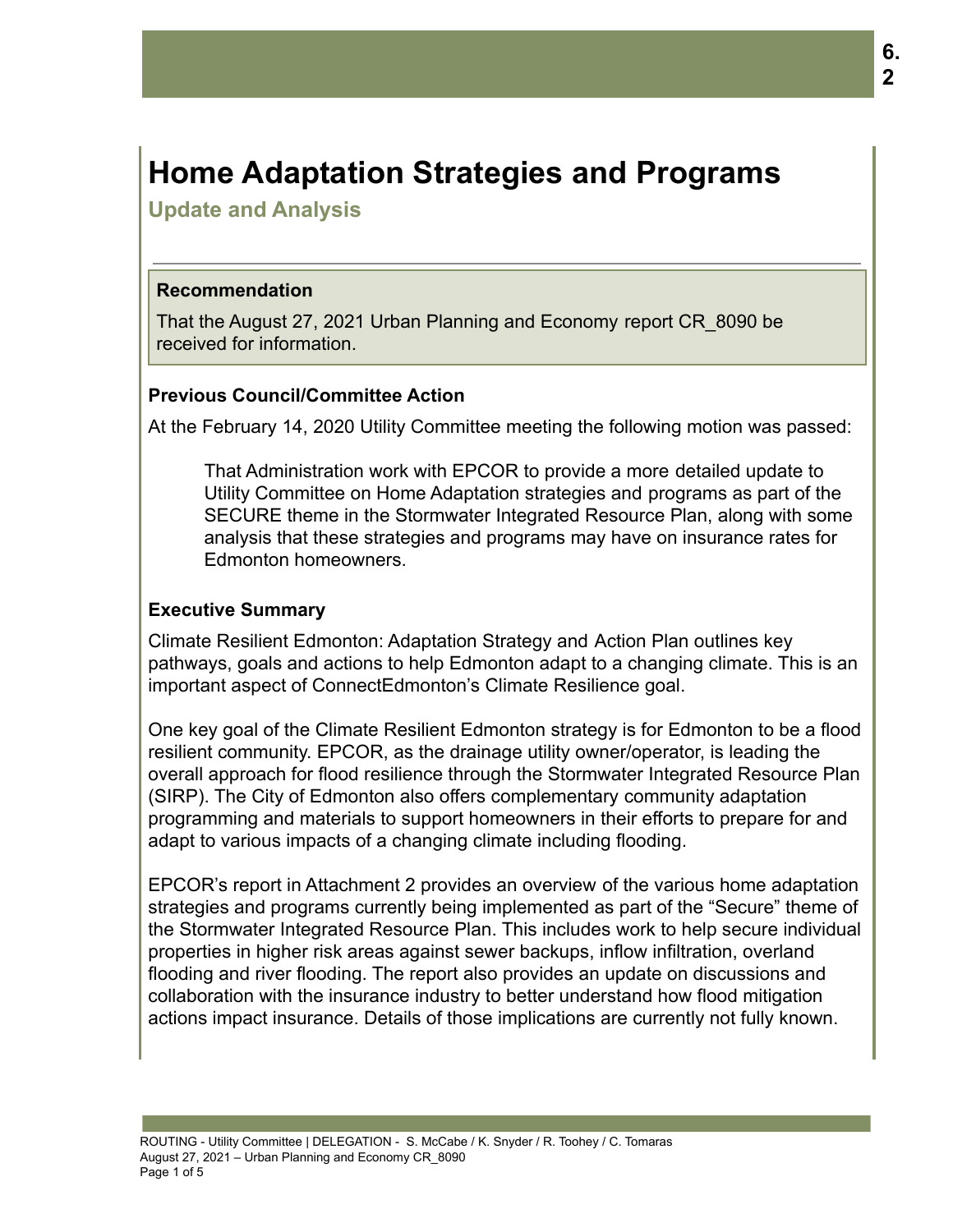## **Report**

ConnectEdmonton sets the direction for our future and outlines where we need to change today to realize our vision for Edmonton in 2050. ConnectEdmonton's goal of Climate Resilience envisions a city adapting to a changing climate. Adapting to a changing climate means taking actions to be prepared for and respond to anticipated climate change impacts related to changing precipitation, temperatures, weather extremes and ecosystems. The City Plan's vision for our future city outlines Big City Moves that provide direction to deliberately change our city to welcome one million more people here. This includes supporting Edmontonians in building individual and community capacity to take action on climate change. The Climate Resilient Edmonton: Adaptation Strategy and Action Plan is a key city building initiative that supports The City Plan implementation and supports achieving the community's vision for Edmonton in 2050.

# **City of Edmonton Climate Adaptation Initiatives**

Climate Resilient Edmonton: Adaptation Strategy and Action Plan outlines how the city can achieve the transformational change of becoming a climate adapted city, including the goal that Edmonton is a flood resilient community to both urban and river flooding. EPCOR as the utility owner/ operator is leading the overall approach to urban flood resilience, through the Stormwater Integrated Resource Plan (SIRP). The City of Edmonton also offers complementary community adaptation programming and materials to support homeowners in their efforts to prepare for and adapt to various impacts of a changing climate, including flooding (Attachment 1). The City's materials amplify EPCOR content and link to their programs. The City also partners with EPCOR in installing Low Impact Development features as part of our Building Great Neighbourhoods projects within existing neighbourhoods. The City is also working to continually improve our understanding of how a changing climate will impact flooding risk for City assets and within the community, including:

- Partnering with national experts in academic climate science research to conduct innovative and unprecedented climate modelling. This modelling can support future technical work to ensure Edmonton's new stormwater infrastructure is designed for the future climate and to better understand changes in river flow resulting from climate change.
- Reviewing City assets for risks and identifying mitigation actions to inform future planning. The implications of changing climate risks on the insurance premium for City assets is unknown at this time.

#### **EPCOR Stormwater Integrated Resource Plan Secure Theme Update**

The report in Attachment 2 provides an update on EPCOR's implementation efforts to minimize the risk to Edmontonians from urban flooding, as part of the Stormwater Integrated Resource Plan (SIRP). The SIRP strategy has five themes: slow, move, secure, protect and respond. The focus of EPCOR's report is the secure theme, which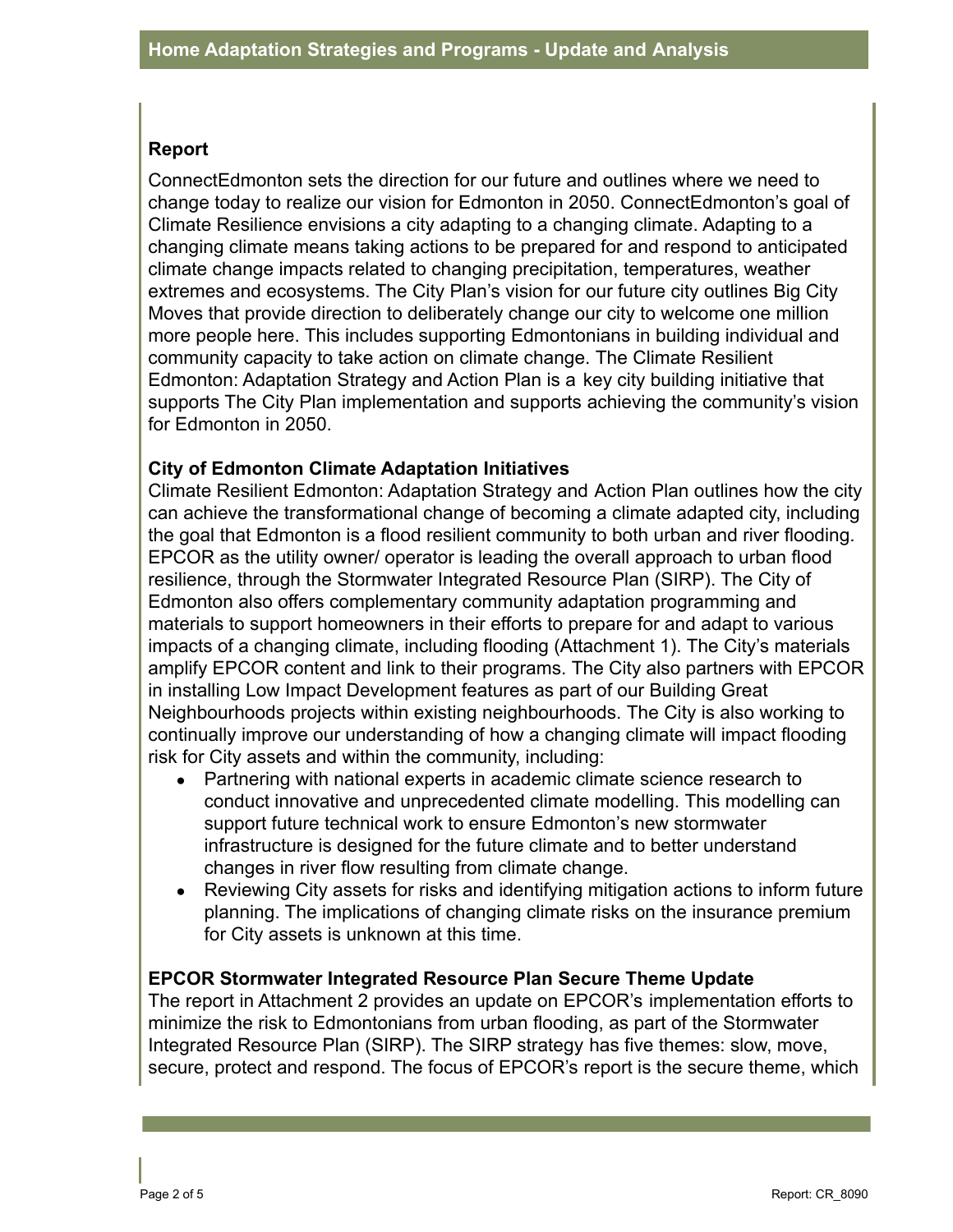is aimed toward securing individual properties in higher risk areas against sewer backups, inflow/infiltration, overland flooding and river flooding. EPCOR has identified 6,000 properties that have a higher flooding risk, and an additional 40,000 properties with a mid-high exposure risk. There are four investment themes that support the SIRP secure theme.

Secure theme 1 is Flood Proofing of Private Property. Since SIRP was approved, EPCOR has expanded the flood proofing resources available to homeowners, including hiring a manager and additional flood proofing inspectors that have completed a certified flood inspectors training program. EPCOR has updated the flood inspection report provided to homeowners to align with recommended content from the Intact Centre on Climate Adaptation, and is developing a software tool that will improve efficiency and tracking of completed inspections. EPCOR continues to fund the backwater valve subsidy program (\$800 per property) and has increased the level of community outreach on flood proofing homes. In 2020, EPCOR began proactively reaching out to high risk properties, but this approach was pulled back due to the COVID-19 health restrictions. EPCOR's focus for the remainder of 2021 and into 2022 will be outreach specific to the properties in the river valley neighbourhoods.

Secure theme 2 is Inflow/Infiltration Reduction. This theme is focused on reducing excess water that enters the sanitary sewer system (through holes/cracks, downspouts, foundation drains, manholes, etc.) and increases the risk of flooding to adjacent properties during storm events. EPCOR has implemented a capital program focused on identification and reduction of inflow/infiltration sources to the sanitary sewer network. Approximately 9,000 manholes and their connecting pipes have been identified as part of the capital program, with approximately 1,000 manholes per year planned for lining upgrades. EPCOR is developing community outreach to work with homeowners whose downspouts or foundation drains are connected to the sanitary network to reconfigure these to reduce flooding risks. EPCOR will assess the potential to implement an additional subsidy program to support these disconnects, and will recommend this as part of the 2024 Performance Based Regulation (PBR) renewal.

Secure theme 3 overviews River Flooding Risk Mitigation. River and ravine flood risk mitigation is a joint effort between the City and EPCOR. EPCOR's current focus is on reducing the risk of river water accessing the piped sewer network and reaching basements through these pathways. EPCOR has identified 31 river valley outfalls that could result in river water backing up into pipes and increasing risk to private property. EPCOR has identified a multiyear capital project (2021 to 2029) to reconfigure these outfall locations with an automatic gate to allow the outfall to be closed during a high river event. EPCOR has also completed a review of individual properties within Cloverdale, Riverdale and Rossdale neighborhoods to the current Provincially designated flood elevations for different flood scenarios. EPCOR's review suggests that the majority of properties in these neighborhoods will not be significantly impacted through the piped sewer network as they have lot grading, main floors and window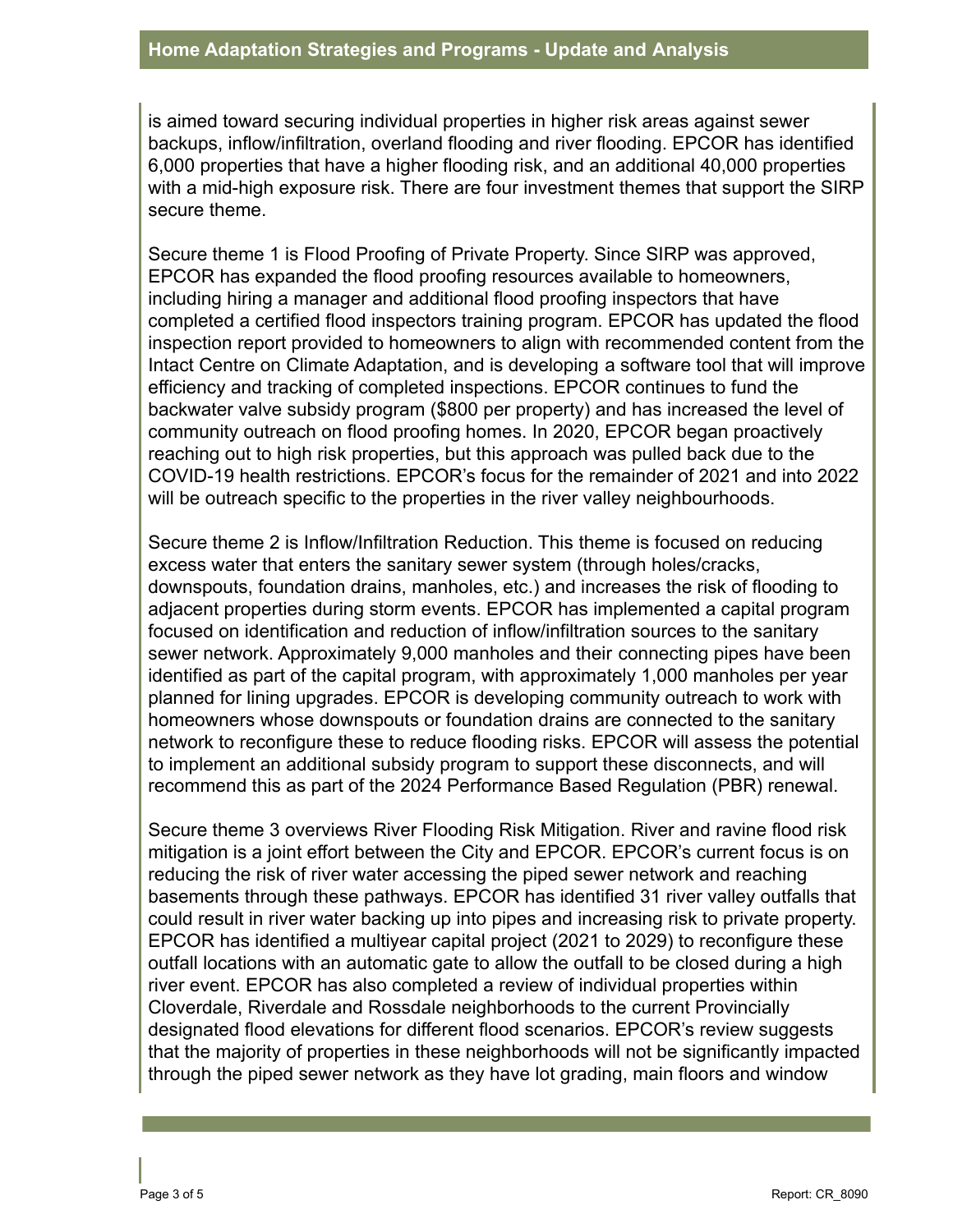wells that are above expected flood depths. EPCOR has identified they will work with properties at higher risk of piped sewer overflow by ensuring those properties have functional backwater valves. EPCOR has estimated that approximately 300 properties would see surface flooding on the road outside their property.

Lastly, Secure theme 4 is Maintenance and Upgrading of Ditches and Swales. EPCOR has developed a formal maintenance program for ditches and swales, including a focus on maintaining flow paths and proactive repairs of culverts that have failed. Since April 2020, EPCOR has inspected 1,700 of the 4,000 culverts, and in coordination with the City, has repaired 2.7km of ditches and culverts. In addition, a major capital project in northeast Edmonton at 17 Street and Aurum Road was completed in spring 2021.

In addition to EPCOR's work, the City has identified a river and ravine flooding resilience program as a key adaptation action in Climate Resilient Edmonton: Adaptation Strategy and Action Plan. A comprehensive community river flood assessment that takes into consideration changing climate risks, and identifies potential flood protection actions has not yet been undertaken by the City. Study and planning work will begin in 2022. River flooding risks are expected to increase due to climate change, and the provincial flood mapping update underway that the City has been engaged on may also highlight further flood risks and hazards to be factored into a community river and ravine flood resilience program.

# **Insurance Industry Discussion Update**

EPCOR has been in discussions with insurance providers (Attachment 2) through various engagement activities with the Canadian Water Network, Insurance Bureau of Canada, Intact Centre on Climate Adaptation and the Institute for Catastrophic Loss Reduction. Through these discussions there has been agreement that flood proofing is a key component to reducing risk, and over the long term will result in reduction in premiums for the homeowners that are implementing those techniques compared to those who are not, however the details of those implications are currently unknown.

Most Property and Casualty (P&C) insurance providers now provide some form of overland flooding insurance as an option for property owners. The cost of insurance can vary based on the catastrophic risk models used by the insurers in assessing the risk levels in the community and individual risk level for specific property owners. EPCOR will continue to actively engage with the insurance community, including supporting the ongoing efforts of the Insurance Bureau of Canada in their efforts aligned with the Federal Task Force on Flood Insurance and Relocation.

EPCOR's SIRP implementation and the City of Edmonton's river flooding resilience initiatives are particularly relevant for properties located within the Provincially designated floodway and flood fringe areas as this has an impact on Disaster Relief